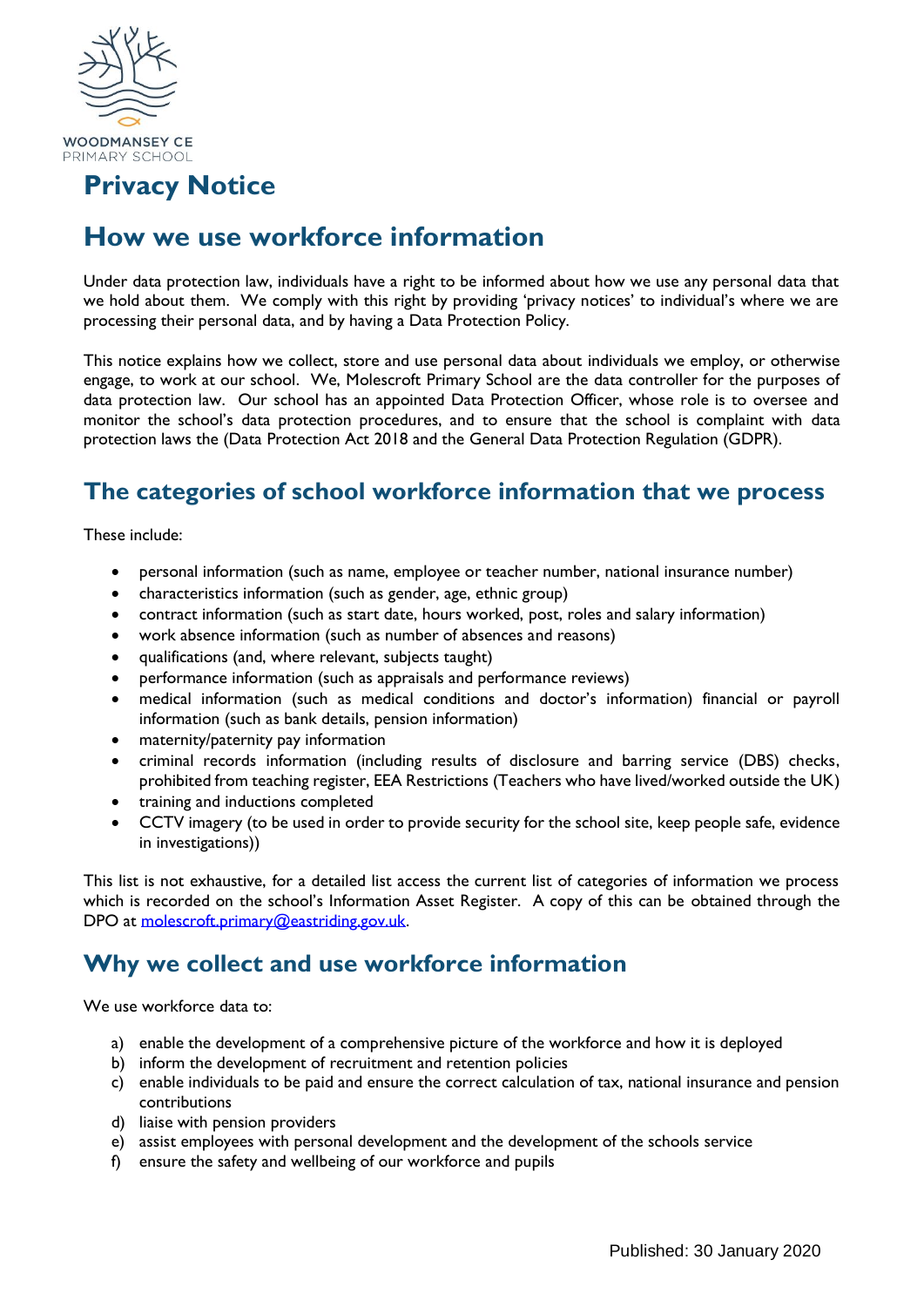Under the General Data Protection Regulation (GDPR), the legal basis we rely on for processing personal information for general purposes include:

- the data subject has given consent to the processing of his or her personal data for one or more specific purposes;
- processing is necessary for the performance of a contract to which the data subject is party or in order to take steps at the request of the data subject prior to entering into a contract and;
- processing is necessary for compliance with a legal obligation to which the controller is subject;

In addition, the legal basis for processing any special categories information is:

- processing is necessary for the purposes of carrying out the obligations and exercising specific rights of the controller or of the data subject in the field of employment and social security and social protection law in so far as it is authorised by Union or Member State law or a collective agreement pursuant to Member State law
- the data subject has given explicit consent to the processing of those personal data for one or more specified purposes,

**We collect and use information as we have a legal obligation under the Education Act 1996 because we are providing a public service. Data processed is special category data from the GDPR-from 25 May 2018. This information can be found in the census guide documents on the following website<https://www.gov.uk/education/data-collection-and-censuses-for-schools>**

## **Collecting workforce information**

We collect personal information from an employee application form and direct from the employee themselves on the start of their employment. We may also obtain information from a previous employer as well as regulatory authorities such as the local authority or HMRC.

Workforce data is essential for the school's / local authority's operational use. Whilst the majority of personal information you provide to us is mandatory, some of it is requested on a voluntary basis. In order to comply with data protection laws, we will inform you at the point of collection, whether you are required to provide certain information to us or if you have a choice in this and we will tell you what you need to do if you do not want to share this information with us.

## **Storing workforce information**

We hold data securely for the set amount of time shown in our data retention schedule. For more information on our data retention schedule and how we keep your data safe, please visit at www.molescroftprimary.net or contact the DPO for a copy at [molescroft.primary@eastriding.gov.uk.](mailto:molescroft.primary@eastriding.gov.uk)

#### **Who we share workforce information with**

We routinely share this information with:

- our local authority (where applicable)
- the Department for Education (DfE)
- our payroll provider
- pension schemes
- information may also be published to the school website this will not include data of a sensitive nature
- HMRS
- DBS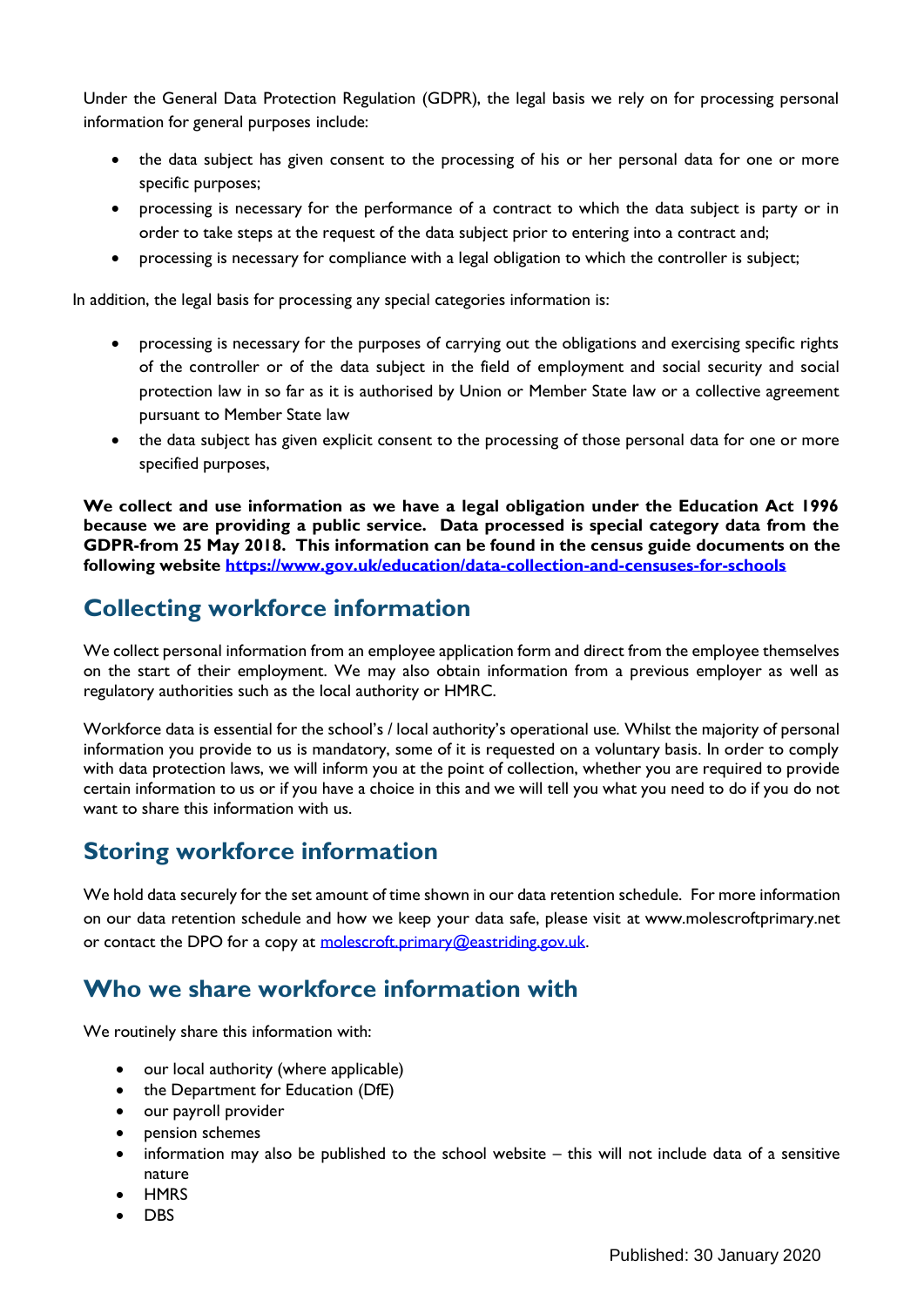## **Why we share school workforce information**

We do not share information about our workforce members with anyone without consent unless the law and our policies allow us to do so.

### **Local authority**

We are required to share information about our workforce members with our local authority (LA) under section 5 of the Education (Supply of Information about the School Workforce) (England) Regulations 2007 and amendments.

## **Department for Education**

The Department for Education (DfE) collects personal data from educational settings and local authorities via various statutory data collections. We are required to share information about workforce with the Department for Education (DfE) for the purpose of those data collections, under:

We share personal data with the Department for Education (DfE) on a statutory basis. This data sharing underpins workforce policy monitoring, evaluation, and links to school funding, expenditure and the assessment for educational attainment.

We are required to share information about our school employees with the Department for Education (DfE) under section 5 of the Education (Supply of Information about the School Workforce) (England) Regulations 2007 and amendments.

All data is transferred securely and held by DfE under a combination of software and hardware controls which meet the current [government security policy framework](https://www.gov.uk/government/publications/security-policy-framework).

For more information, please see 'How Government uses your data' section.

#### **Requesting access to your personal data**

Under data protection legislation, you have the right to request access to information about you that we hold. To make a request for your personal information, contact the School's Data Protection Officer.

Depending on the lawful basis above, you may also have the right to:

- object to processing of personal data that is likely to cause, or is causing, damage or distress
- prevent processing for the purpose of direct marketing
- object to decisions being taken by automated means
- in certain circumstances, have inaccurate personal data rectified, blocked, erased or destroyed; and
- a right to seek redress, either through the ICO, or through the courts

If you have a concern about the way we are collecting or using your personal data, we ask that you raise your concern with us in the first instance. Alternatively, you can contact the Information Commissioner's Office at <https://ico.org.uk/concerns/>

For further information on how to request access to personal information held centrally by DfE, please see the 'How Government uses your data' section of this notice.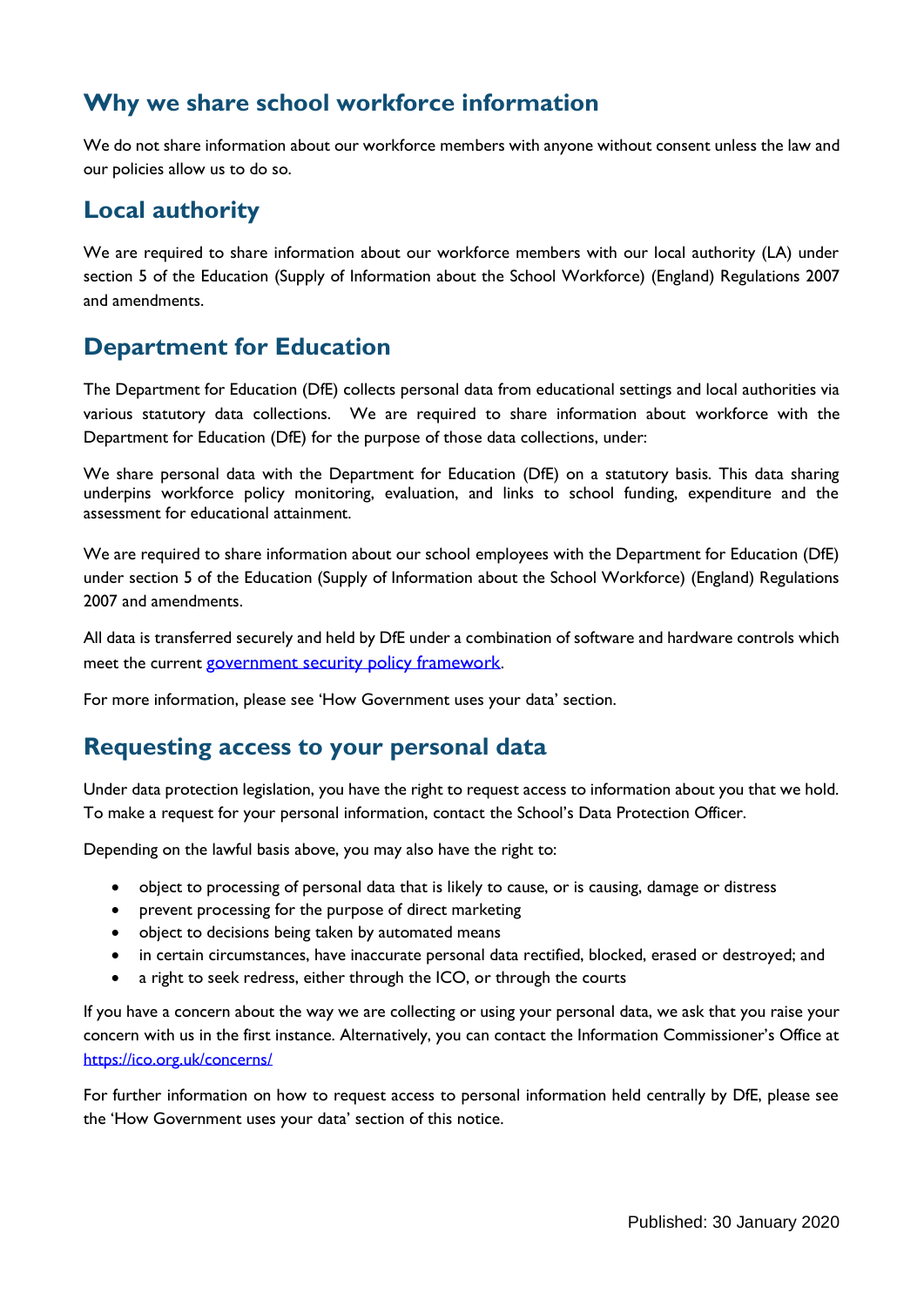## **Withdrawal of consent and the right to lodge a complaint**

Where we are processing your personal data with your consent, you have the right to withdraw that consent. If you change your mind, or you are unhappy with our use of your personal data, please let us know by contacting the School's Data Protection Officer at molescroft.primary@eastriding.gov.uk**.**

#### **Last updated**

We may need to update this privacy notice periodically so we recommend that you revisit this information from time to time. This version was last updated on 30 January 2020.

### **Contact**

If you would like to discuss anything in this privacy notice, please contact:

Data Protection Officer, email: [molescroft.primary@eastriding.gov.uk](mailto:molescroft.primary@eastriding.gov.uk) or telephone 01482 861762

# **How Government uses your data**

The workforce data that we lawfully share with the DfE through data collections:

- informs departmental policy on pay and the monitoring of the effectiveness and diversity of the school workforce
- links to school funding and expenditure
- supports 'longer term' research and monitoring of educational policy

#### **Data collection requirements**

To find out more about the data collection requirements placed on us by the Department for Education including the data that we share with them, go to [https://www.gov.uk/education/data](https://www.gov.uk/education/data-collection-and-censuses-for-schools)[collection-and-censuses-for-schools.](https://www.gov.uk/education/data-collection-and-censuses-for-schools)

## **Sharing by the Department**

The Department may share information about school employees with third parties who promote the education or well-being of children or the effective deployment of school staff in England by:

- conducting research or analysis
- producing statistics
- providing information, advice or guidance

The Department has robust processes in place to ensure that the confidentiality of personal data is maintained and there are stringent controls in place regarding access to it and its use. Decisions on whether DfE releases personal data to third parties are subject to a strict approval process and based on a detailed assessment of:

- who is requesting the data
- the purpose for which it is required
- the level and sensitivity of data requested; and
- the arrangements in place to securely store and handle the data